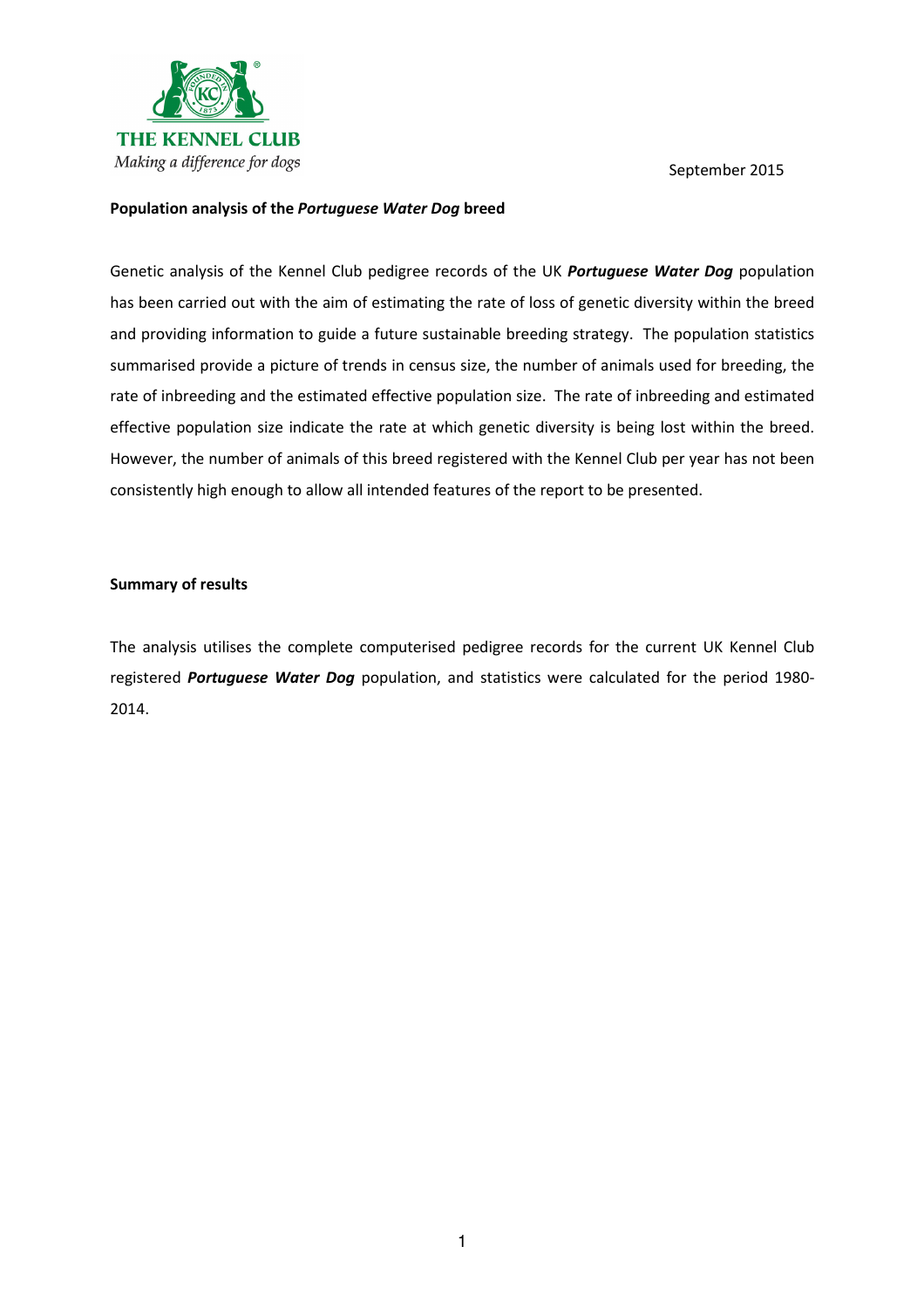

Figure 1: a plot of number of registrations by year of birth, indicative of any changing trend in popularity of the breed.

## Breed: Portuguese Water Dog

Figure 1: Number of registrations by year of birth

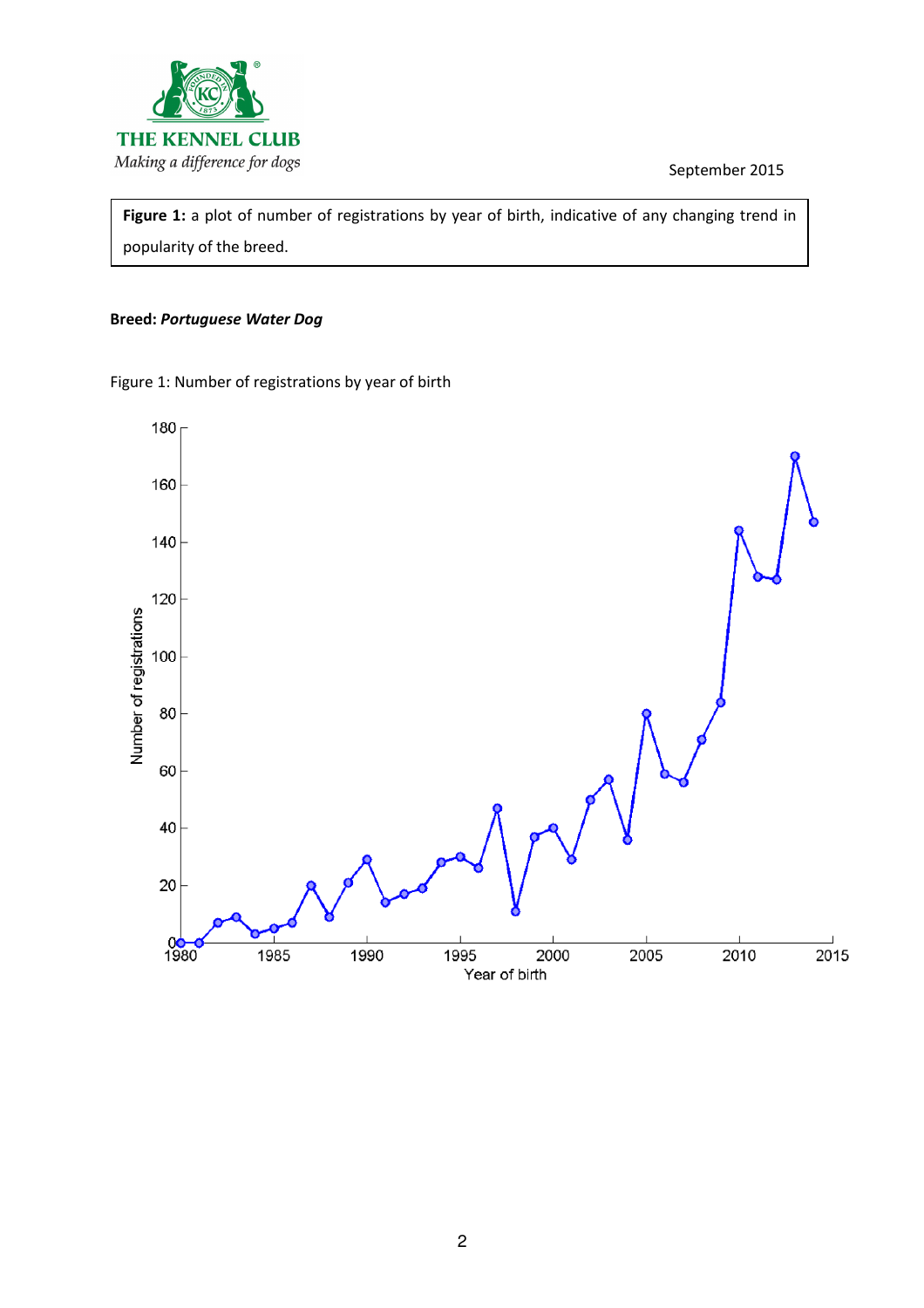

# Table 1: census statistics by year where available, including sire use statistics.

Table 1: by year (1980-2014), the number of registered puppies born, by the number of unique dams and sires; maximum, median, mode, mean and standard deviation of number of puppies per sire; and the percentage of all puppies born to the most prolific 50%, 25%, 10% and 5% of sires.

| year | #born          | #dams                   | #sires         | puppies per sire |                  |                          |                |           | %puppies sired by most prolific sires |           |           |          |
|------|----------------|-------------------------|----------------|------------------|------------------|--------------------------|----------------|-----------|---------------------------------------|-----------|-----------|----------|
|      |                |                         |                | max              | median           | mode                     | mean           | sd        | 50% sires                             | 25% sires | 10% sires | 5% sires |
| 1980 | $\pmb{0}$      | n/a                     | n/a            | n/a              | n/a              | n/a                      | n/a            | n/a       | n/a                                   | n/a       | n/a       | n/a      |
| 1981 | $\pmb{0}$      | n/a                     | n/a            | n/a              | n/a              | n/a                      | n/a            | n/a       | n/a                                   | n/a       | n/a       | n/a      |
| 1982 | $\overline{7}$ | $1\,$                   | $\mathbf{1}$   | $\overline{7}$   | $\overline{7}$   | $\overline{7}$           | $\overline{7}$ | $\pmb{0}$ | n/a                                   | n/a       | n/a       | n/a      |
| 1983 | $\mathsf 9$    | $\mathbf 2$             | $\overline{2}$ | $\,$ 8 $\,$      | 4.5              | $\mathbf{1}$             | 4.5            | 4.95      | n/a                                   | n/a       | n/a       | n/a      |
| 1984 | 3              | $\mathbf 1$             | $\mathbf{1}$   | 3                | $\mathsf 3$      | 3                        | 3              | $\pmb{0}$ | n/a                                   | n/a       | n/a       | n/a      |
| 1985 | 5              | $\mathsf 3$             | $\overline{3}$ | $\mathsf 3$      | $\,1\,$          | $\mathbf{1}$             | 1.67           | $1.15\,$  | n/a                                   | n/a       | n/a       | n/a      |
| 1986 | $\overline{7}$ | $\overline{2}$          | $\overline{2}$ | 6                | 3.5              | $\mathbf{1}$             | 3.5            | 3.54      | n/a                                   | n/a       | n/a       | n/a      |
| 1987 | 20             | $\mathsf 3$             | 3              | $10\,$           | $\,$ 8 $\,$      | $\overline{2}$           | 6.67           | 4.16      | n/a                                   | n/a       | n/a       | n/a      |
| 1988 | 9              | $\sqrt{4}$              | $\mathsf 3$    | 5                | $\mathbf 2$      | $\overline{2}$           | 3              | 1.73      | n/a                                   | n/a       | n/a       | n/a      |
| 1989 | 21             | 5                       | $\sqrt{4}$     | 8                | $5.5\,$          | $\bf 8$                  | 5.25           | 3.2       | n/a                                   | n/a       | n/a       | n/a      |
| 1990 | 29             | $\overline{7}$          | 6              | 8                | 5                | $\mathbf{1}$             | 4.83           | 2.64      | n/a                                   | n/a       | n/a       | n/a      |
| 1991 | 14             | $\overline{\mathbf{3}}$ | 3              | 9                | $\mathsf 3$      | $\overline{2}$           | 4.67           | 3.79      | n/a                                   | n/a       | n/a       | n/a      |
| 1992 | 17             | $\overline{4}$          | 4              | 8                | $\pmb{4}$        | 4                        | 4.25           | 2.87      | n/a                                   | n/a       | n/a       | n/a      |
| 1993 | 19             | $\mathsf 3$             | $\overline{3}$ | $\,$ 8 $\,$      | $\overline{7}$   | $\overline{4}$           | 6.33           | 2.08      | n/a                                   | n/a       | n/a       | n/a      |
| 1994 | 28             | 5                       | 5              | 9                | 6                | 6                        | 5.6            | 2.51      | n/a                                   | n/a       | n/a       | n/a      |
| 1995 | 30             | $\sqrt{7}$              | 6              | 11               | 3.5              | $\overline{2}$           | 5              | 4.15      | n/a                                   | n/a       | n/a       | n/a      |
| 1996 | 26             | $\overline{4}$          | 4              | 10               | $7.5$            | $\mathbf 1$              | 6.5            | 4.04      | n/a                                   | n/a       | n/a       | n/a      |
| 1997 | 47             | 9                       | $\overline{7}$ | 23               | $\sf 5$          | $\mathbf{1}$             | 6.71           | 7.72      | n/a                                   | n/a       | n/a       | n/a      |
| 1998 | 11             | 4                       | 4              | 8                | $\mathbf 1$      | $\mathbf{1}$             | 2.75           | 3.5       | n/a                                   | n/a       | n/a       | n/a      |
| 1999 | 37             | $\boldsymbol{9}$        | $\overline{7}$ | 14               | $\mathsf 3$      | $\mathbf{1}$             | 5.29           | 5.74      | n/a                                   | n/a       | n/a       | n/a      |
| 2000 | 40             | 10                      | 9              | 20               | $\mathbf 1$      | $\mathbf 1$              | 4.44           | 6.23      | n/a                                   | n/a       | n/a       | n/a      |
| 2001 | 29             | $\boldsymbol{6}$        | $\sqrt{4}$     | 10               | $\boldsymbol{9}$ | 9                        | 7.25           | 4.19      | n/a                                   | n/a       | n/a       | n/a      |
| 2002 | 50             | 11                      | 10             | 17               | 2.5              | $\mathbf 1$              | 5              | 5.4       | 88                                    | 70        | 34        | 34       |
| 2003 | 57             | 14                      | 13             | 18               | $\,1\,$          | $\,1\,$                  | 4.38           | 4.91      | 89.47                                 | 56.14     | 31.58     | 31.58    |
| 2004 | 36             | 8                       | $\overline{7}$ | 10               | 5                | $\mathbf 1$              | 5.14           | 3.67      | n/a                                   | n/a       | n/a       | n/a      |
| 2005 | 80             | 18                      | 15             | 24               | $\sf 5$          | $\,1\,$                  | 5.33           | 6.09      | 90                                    | 62.5      | 43.75     | 30       |
| 2006 | 59             | 12                      | 11             | 22               | 4                | $\mathbf 1$              | 5.36           | 6.5       | 91.53                                 | 69.49     | 37.29     | 37.29    |
| 2007 | 56             | 15                      | 15             | 10               | $\overline{3}$   | $\mathbf{1}$             | 3.73           | 3.06      | 87.5                                  | 55.36     | 30.36     | 17.86    |
| 2008 | 71             | 14                      | 11             | 13               | $\overline{7}$   | $\mathbf 1$              | 6.45           | 4.97      | 87.32                                 | 52.11     | 18.31     | 18.31    |
| 2009 | 84             | 12                      | 11             | 13               | $\,$ 8 $\,$      | $\overline{\phantom{a}}$ | 7.64           | 3.64      | 72.62                                 | 41.67     | 15.48     | 15.48    |
| 2010 | 144            | 25                      | 20             | 26               | 1.5              | $\mathbf 1$              | 7.2            | 8.75      | 93.06                                 | 72.22     | 33.33     | 18.06    |
| 2011 | 128            | 21                      | 16             | 49               | 5.5              | $\,1\,$                  | 8              | 11.82     | 87.5                                  | 67.97     | 51.56     | 38.28    |
| 2012 | 127            | 23                      | 16             | 41               | $\sqrt{4}$       | $\mathbf 1$              | 7.94           | 10.69     | 92.91                                 | 68.5      | 49.61     | 32.28    |
| 2013 | 170            | 26                      | 19             | 26               | $\bf 8$          | $\mathbf{1}$             | 8.95           | 6.89      | 80                                    | 52.35     | 27.65     | 15.29    |
| 2014 | 147            | 23                      | 19             | 22               | $\overline{7}$   | $\mathbf{1}$             | 7.74           | 6.85      | 84.35                                 | 57.82     | 29.25     | 14.97    |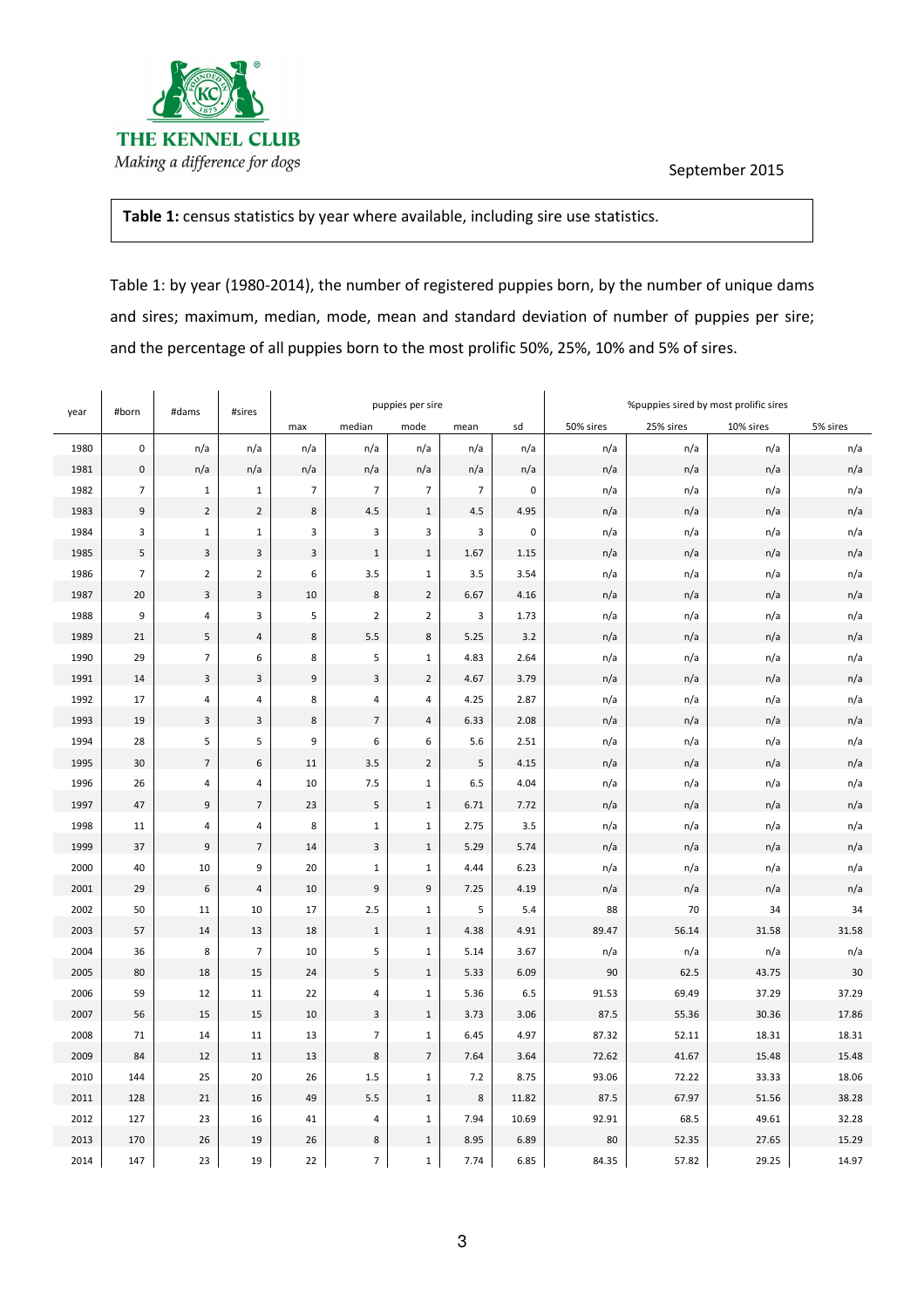

Generation interval: the mean average age (in years) of parents at the birth of offspring which themselves go on to reproduce.

# Mean generation interval (years) = 4.76

Estimated effective population size: the rate of inbreeding is used to estimate the effective population size of the breed. The effective population size is the number of breeding animals in an idealised, hypothetical population that would be expected to show the same rate of loss of genetic diversity (rate of inbreeding) as the breed in question. It may be thought of as the size of the 'gene pool' of the breed.

Below an effective population size of 100 (inbreeding rate of 0.50% per generation) the rate of loss of genetic diversity in a breed/population increases dramatically (Food & Agriculture Organisation of the United Nations, "Monitoring animal genetic resources and criteria for prioritization of breeds", 1992). An effective population size of below 50 (inbreeding rate of 1.0% per generation) indicates the future of the breed many be considered to be at risk (Food & Agriculture Organisation of the United Nations, "Breeding strategies for sustainable management of animal genetic resources", 2010).

Where the rate of inbreeding is negative (implying *increasing* genetic diversity in the breed), effective population size is denoted 'n/a'.

### Estimated effective population size = n/a

NB - this estimate is made using the rate of inbreeding over the whole period 1980-2014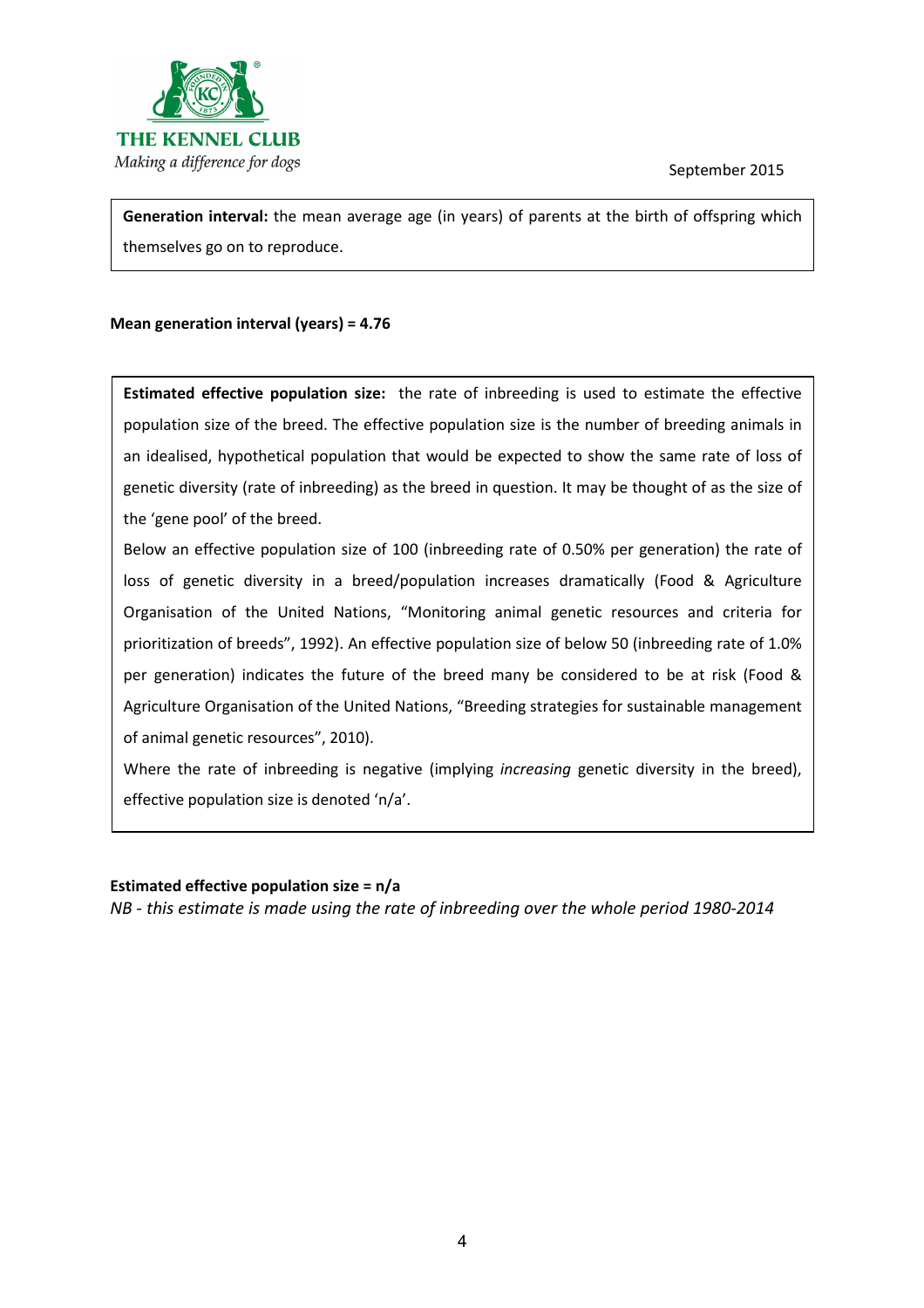

Table 2: a breakdown of census statistics, sire and dam usage and indicators of the rate of loss of genetic diversity over 5 year periods (1980-4, 1985-9, 1990-4, 1995-9, 2000-4, 2005-9, 2010-14). Rate of inbreeding and estimated effective population size for each 5-year block can be observed.

Table 2: by 5-year blocks, the mean number of registrations; for sires the total number used, maximum, mean, median, mode, standard deviation and skewness (indicative of the size of the 'tail' on the distribution) of number of progeny per sire; for dams the total number used, maximum, mean, median, mode, standard deviation and skewness of number of progeny per dam; rate of inbreeding per generation (as a decimal, multiply by 100 to obtain as a percentage); mean generation interval; and estimated effective population size.

| years               | 1980-1984  | 1985-1989 | 1990-1994 | 1995-1999  | 2000-2004  | 2005-2009 | 2010-2014 |
|---------------------|------------|-----------|-----------|------------|------------|-----------|-----------|
| mean #registrations | 3.8        | 12.4      | 21.4      | 30.2       | 42.4       | 70        | 143.2     |
| Total #sires        | 2          | 11        | 16        | 20         | 34         | 45        | 55        |
| Max #progeny        | 18         | 26        | 16        | 35         | 44         | 54        | 162       |
| Mean #progeny       | 9.5        | 5.6364    | 6.6875    | 7.55       | 6.2353     | 7.7778    | 13.018    |
| Median #progeny     | 9.5        | 3         | 6.5       | 2.5        | 1.5        |           |           |
| Mode #progeny       |            | 2         |           |            |            |           |           |
| SD #progeny         | 12.021     | 7.2287    | 4.453     | 9.5503     | 8.8251     | 10.538    | 25.069    |
| Skew #progeny       | 0          | 2.2464    | 0.55078   | 1.6231     | 2.6459     | 2.408     | 4.2183    |
| Total #dams         |            | 11        | 21        | 27         | 37         | 53        | 83        |
| Max #progeny        | 10         | 13        | 11        | 19         | 30         | 28        | 32        |
| Mean #progeny       | 6.3333     | 5.6364    | 5.0952    | 5.5926     | 5.7297     | 6.6038    | 8.6265    |
| Median #progeny     | 8          | 6         | 5         |            |            | 6         |           |
| Mode #progeny       |            |           |           |            |            |           |           |
| SD #progeny         | 4.7258     | 3.9818    | 2.809     | 4.7819     | 6.6108     | 6.2706    | 8.0361    |
| Skew #progeny       | $-0.56732$ | 0.35136   | 0.35805   | 0.88519    | 2.1078     | 1.2771    | 0.94211   |
| Rate of inbreeding  | 0          | 0.21391   | 0.043076  | $-0.09541$ | $-0.03719$ | 0.016371  | 0.040934  |
| Generation interval | 4.6301     | 5.5491    | 4.6913    | 4.1754     | 5.0206     | 4.8092    | 4.3083    |
| Effective pop size  | n/a        | 2.3374    | 11.607    | n/a        | n/a        | 30.542    | 12.215    |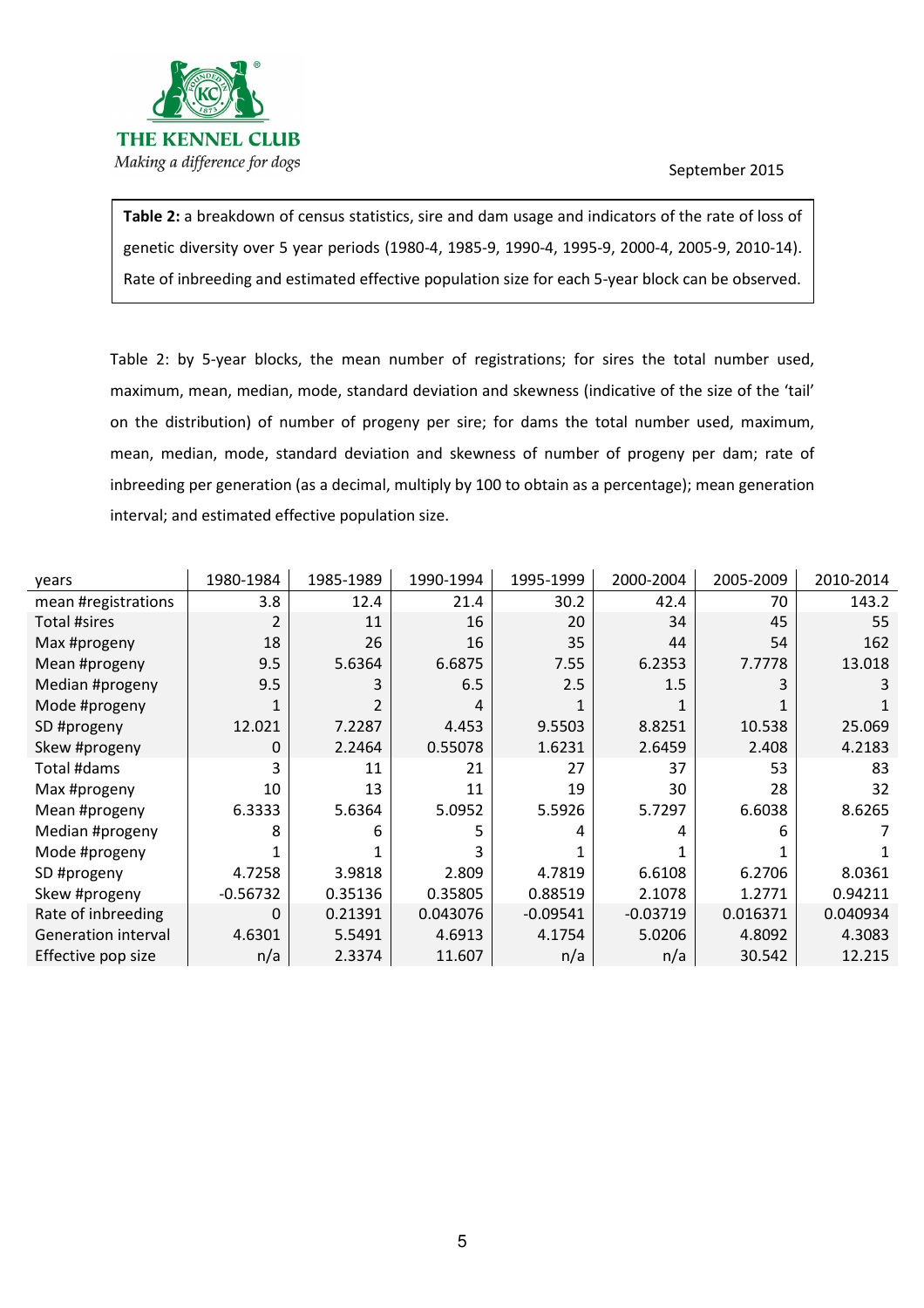

Figure 3: a histogram ('tally' distribution) of number of progeny per sire and dam over each of the seven 5-year blocks above. A longer 'tail' on the distribution of progeny per sire is indicative of 'popular sires' (few sires with a large number of offspring, known to be a major contributor to a high rate of inbreeding).

Figure 3: Distribution of progeny per sire (blue) and per dam (red) over 5-year blocks (1980-4 top, 2010-14 bottom). Vertical axis is a logarithmic scale.